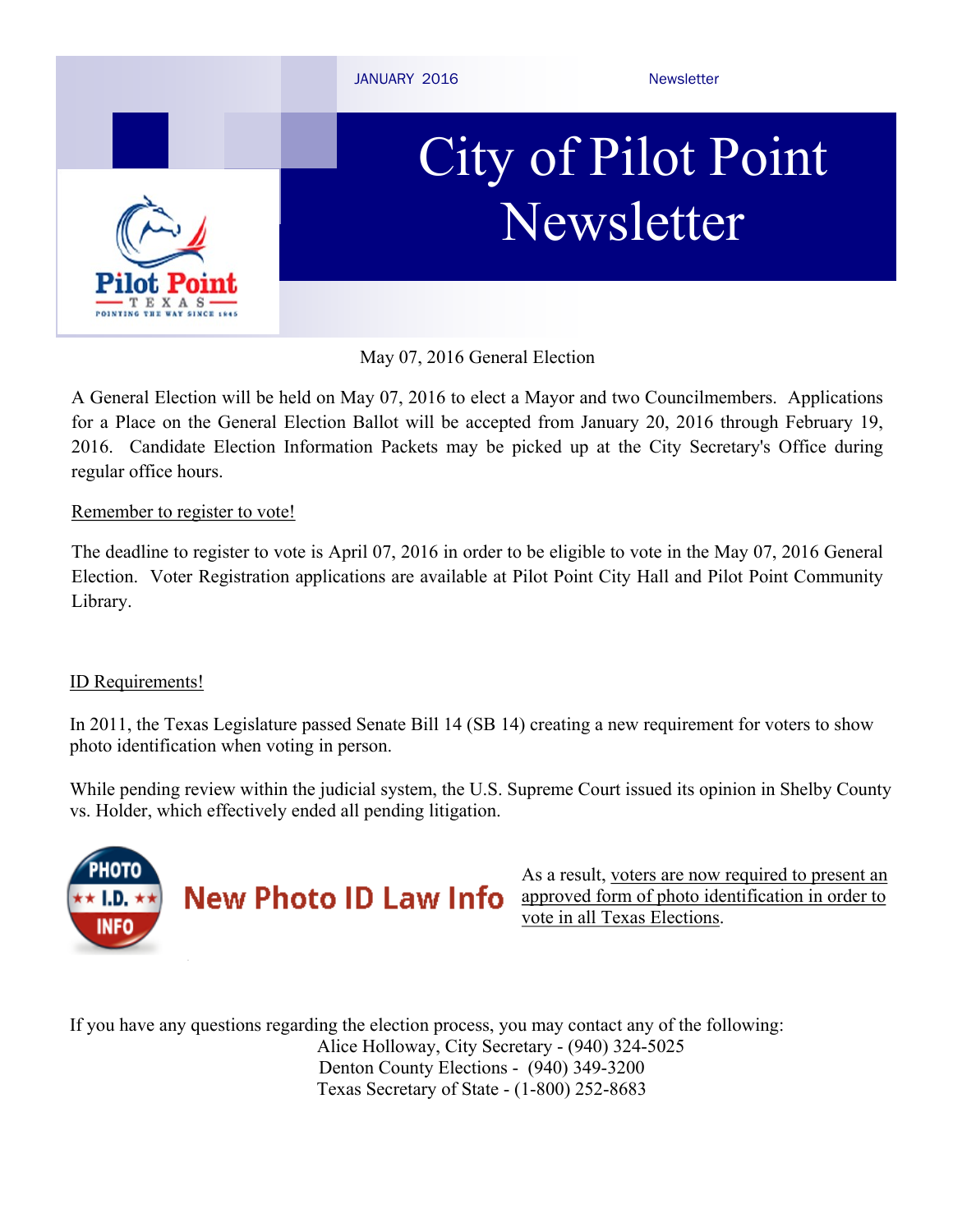# "Get Cozy with a Good Book"

Pilot Point Community Library Adult Reading Club. All you have to do is drop by the Library and pick up a reading log and begin reading. Then you write down on your log the titles of ten books you've read and return it to the Library. For every returned log you get your name in a drawing for fun prizes. The book club begins in January and runs through March.

> For more information, please contact the Pilot Point Library at 940-686-5004 or check out our webpage at www.pilotpointlibrary.org

#### **In Collaboration with**

#### **United Way of Denton County,**

**the Pilot Point Community Library will be offering**

**FREE**

**tax help to people who earn \$50,000 or less**

#### **DATES:**

**Tuesday, January 26th Tuesday, February 2nd Tuesday, February 9th Tuesday, February 16th Tuesday, February 23rd Tuesday, March 1st Tuesday, March 8th**

> **Time: 4:00 to 6:30 p.m.**

**Fliers with more information are available at the Library**